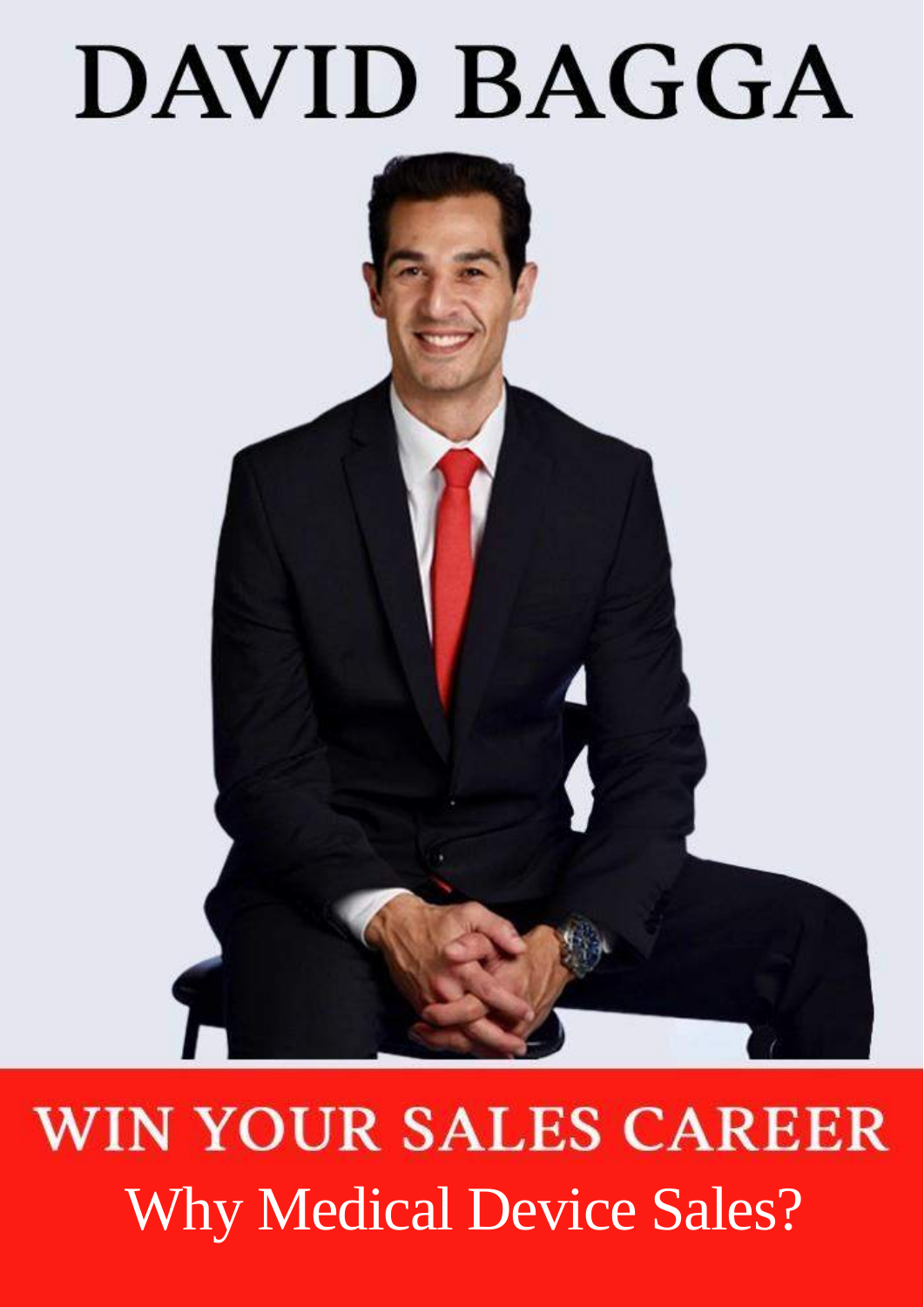## Why Medical Device Sales? What can the Industry do for You as a Candidate?

There's an old saying about popularity. Everyone wants to be a part of something popular, be associated with someone popular, or part of the "In Crowd" because it's popular, but they don't know how to join a popular club. In the chapter 1 we discussed the important question "Why Sales?" and I listed some critical reasons for people to break into a sales career and what a career in outside sales can do you for you from a lifestyle standpoint and a career standpoint. In this chapter, I want to go over why the medical device sales industry is so popular and the reasons why people want to join the medical device sales industry.

The medical device industry in a nutshell is like being part of an elite fraternity: Once you become a member/sales rep, you'll be selling for a great company, industry, and more importantly you'll be extremely successful and it will open a good amount of doors up for you throughout your medical device sales career, and more importantly, you'll be a part of something popular and that can help a sales rep with many things like confidence, happiness, will to be successful, etc.

There are so many different directions you can go in the medical device industry. For example, there's OR (Operating Room) sales, surgical sales, capital equipment sales, disposable sales, oncology, neurology, aesthetic equipment, etc. and that's only a few divisions, there's hundreds more.

Did you know the medical device industry generates over \$90B/year and there are over 90K jobs every year? That's not a typo, over 90K jobs/year! Think about that for a few seconds, pretty crazy right? It's our job as medical device sales recruiters to help fill those job openings with the right people for the right organizations. Here are some reasons why people love working in the medical device sales industry: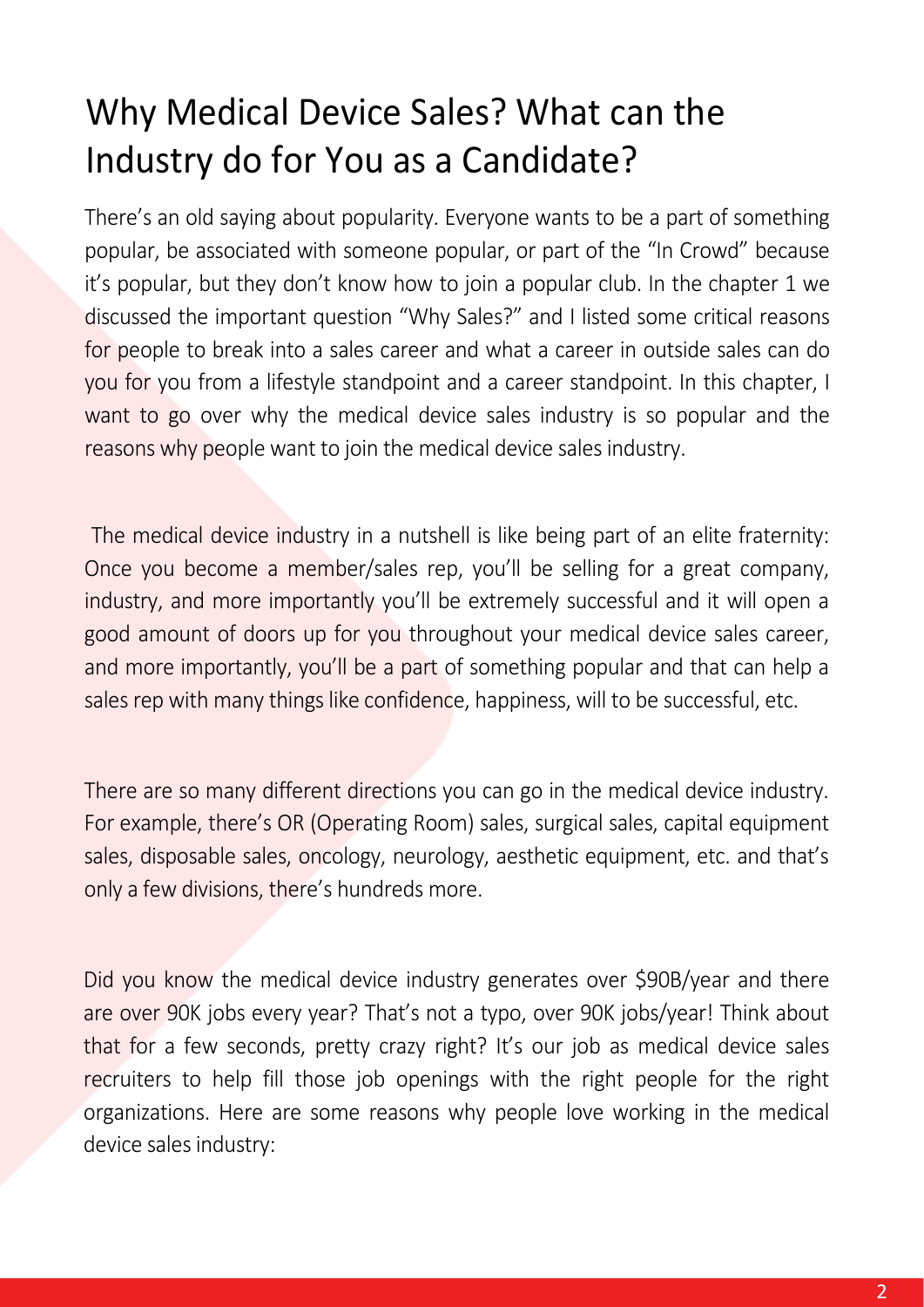- 1. Unlimited growth potential  $-$  As hardcore sales reps, when you're entering that big next step of your sales career you don't want to be capped on anything (especially income and growth) and you want to know the potential to grow is there, and the medical device sales industry provides unlimited growth to every rep that enters in. I tell candidates all the time via phone when I'm screening them for medical jobs I'm filling that these medical device companies "don't set you up to fail, they set you up to grow and succeed, but it's up to you to take their plan they've given you as a medical device sales rep and run with it in stride." I say this because even though people know there's unlimited growth potential in medical device sales, to grow with a company, it still falls on you the sales rep to perform and exceed the expectations an organization has for you.
- **2. Flexible Schedule/Hours**  $A$  lot of reps I've placed in my time as being a medical sales recruiter value the medical device industry because of the flexibility it gives them, and the flexibility that comes with their jobs. It's important to remember in hardcore medical device sales jobs, there might not be a local office you're checking into every day, meaning you as the sales rep, will have more flexibility to make your own hours and handle your business. BUT, it's important to note that the top-performing medical device sales reps are usually always in the field working, building relationships, prospecting, selling, and most importantly closing and delivering results. Sometimes I've heard medical device reps say that there's a feeling of being self-employed because they don't see their boss everyday or they're hopping on a plane to cover part of their multi-state territory which can be a benefit to the job.
- 3. Clients/Relationships  $A$  lot of medical device reps enjoy the clients that turn into customers in the industry and the relationships they build with these customers. There's a healthy amount of the doctors, nurses, HR staff, and c-level decision makers that will wind up meeting you, buying from you, recommending you/your product service, and then use your product/service on patients in a hospital or the desired call point that you're calling on as a sales rep. The big difference between a lot of medical device sales jobs and B2B sales jobs like payroll, uniform, and copier sales jobs is that medical device sales jobs are what I call an R.D.S also known as a Relationship-Driven Sale.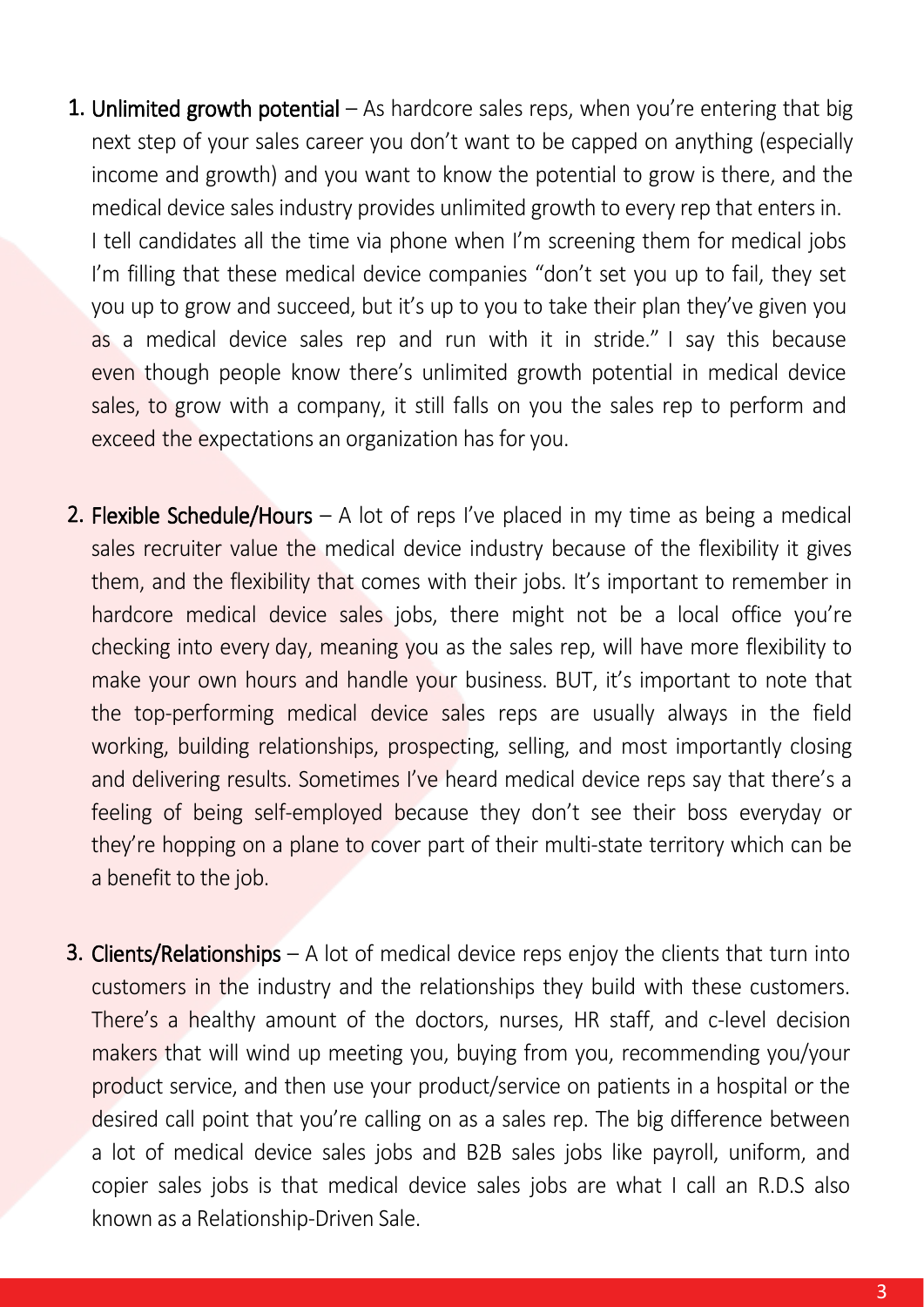A b2b job is more transactional and after you sell the product/service, you're onto the next account or next client and there's no real relationship that gets built. A medical device job is about building long-term relationships with this hospital, doctor, or call point. A lot of feedback I get from medical sales reps is that they genuinely enjoy the medical device sales industry because of the relationships they wind up building and then turning those relationships into sales and later on referrals.

4. Territory Management - One of the first answers I usually get from sales reps when I ask them why they want to break into medical sales is "I want a bigger/sexier territory than the 5-10 zip codes I have at my outside B2B sales job now." In my opinion running a big territory, or managing and growing a multi-state territory like California, Nevada, Arizona, Colorado and Utah is a huge selling point and it's a big perk to the job. In a way when you have a territory that big you get an opportunity to become the "Mayor of your territory" and you become the boss. You as the sales rep become the relationship builder, the closer, the difference maker, and more importantly you become the one responsible for growing the territory.

You're not drying up or saturating your territory over and over again. Depending on the medical device company and the sales position you wind up winning, there's usually a lot less bodies in bigger territories too which allows you as the sales rep to become the go-to person that people rely on in that territory.

5. MONEY – Obviously money and the income potential you can make as a hardcore medical device sales rep is important when you're trying to break into this industry. A lot of reps I've placed in the medical device sales industry notice that in medical device the cliché is true: "The harder I work, the more money I earn." With sales reps, money is a tool for building self-esteem weekly/monthly/yearly, and if you work hard in this industry, you will earn a good amount of money and become a successful medical device sales rep.

I remember when I was working as an outside sales rep at a fortune 500 B2B payroll company, my regional zone manger told me if I worked harder than the other reps on the teams I'd make right around \$105K which was over 100% of the YTD plan.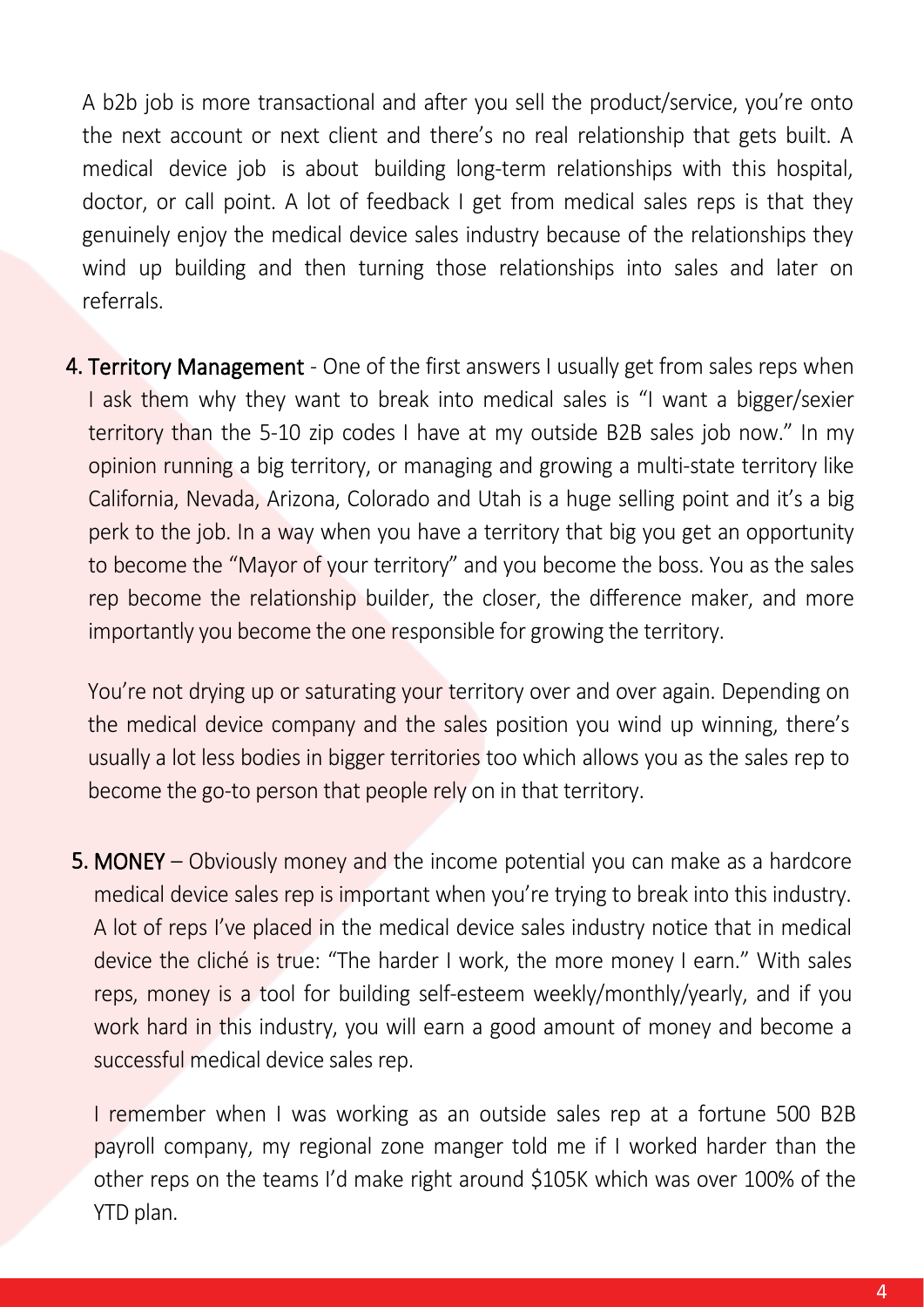There were over 60 of us in our branch/zone and at the time there were only 5-6 reps that were making \$100K or more. The rest of us had to scrape and claw to make \$70-80K and come close to hitting our year end goals. What you'll typically find in a B2B company's sales force is that usually 10% or less of the sales reps are making great money.

Think about this, a 2015 survey said the average b2b/outside sales rep or median makes right around \$68K with the top 10% of outside sales reps making roughly around \$115K. However, In medical device sales, what we found was that the way the companies structure the comp plan/perks, usually about 30% of the sales force is making a great income. In 2016, a report from a medreps.com ( A medical device job board which I highly recommend using by the way) noted that the average income for a medical device sales rep was right around  $$137K \sim$  with a base right around \$73K.

**6. Making a Difference** – Okay, so this might not be the "top reason" to get into medical device sales, some people might list a better paycheck or company car plus a gas card, but it certainly is a big reason why a lot of people want to break into medical device sales and why the industry is so popular. I feel it everyday and I'm on the recruiting side of the medical device industry, so imagine how the reps feel that are catering to these call points like hospitals, operating rooms, nursing homes, wellness centers, etc. Think about this for a second, if you break into the medical device industry, you might get the opportunity to sell devices/medical services that change or even save people's lives daily.

This is the one industry where that has the potential to happen everyday of your work week. I've heard medical device sales reps tell me that they'll make a sale on a piece of equipment with a doctor, and that piece of equipment will be used in surgery and it will help someone that's in pain or needs it and knowing they were a part of that process is a big deal because you're saving someone's life and you're making a huge difference. I think it's important to note that there's a sense of pride that comes with selling these medical devices/services too and it's something you can be proud of knowing you're making a difference as a medical device sales rep for years to come.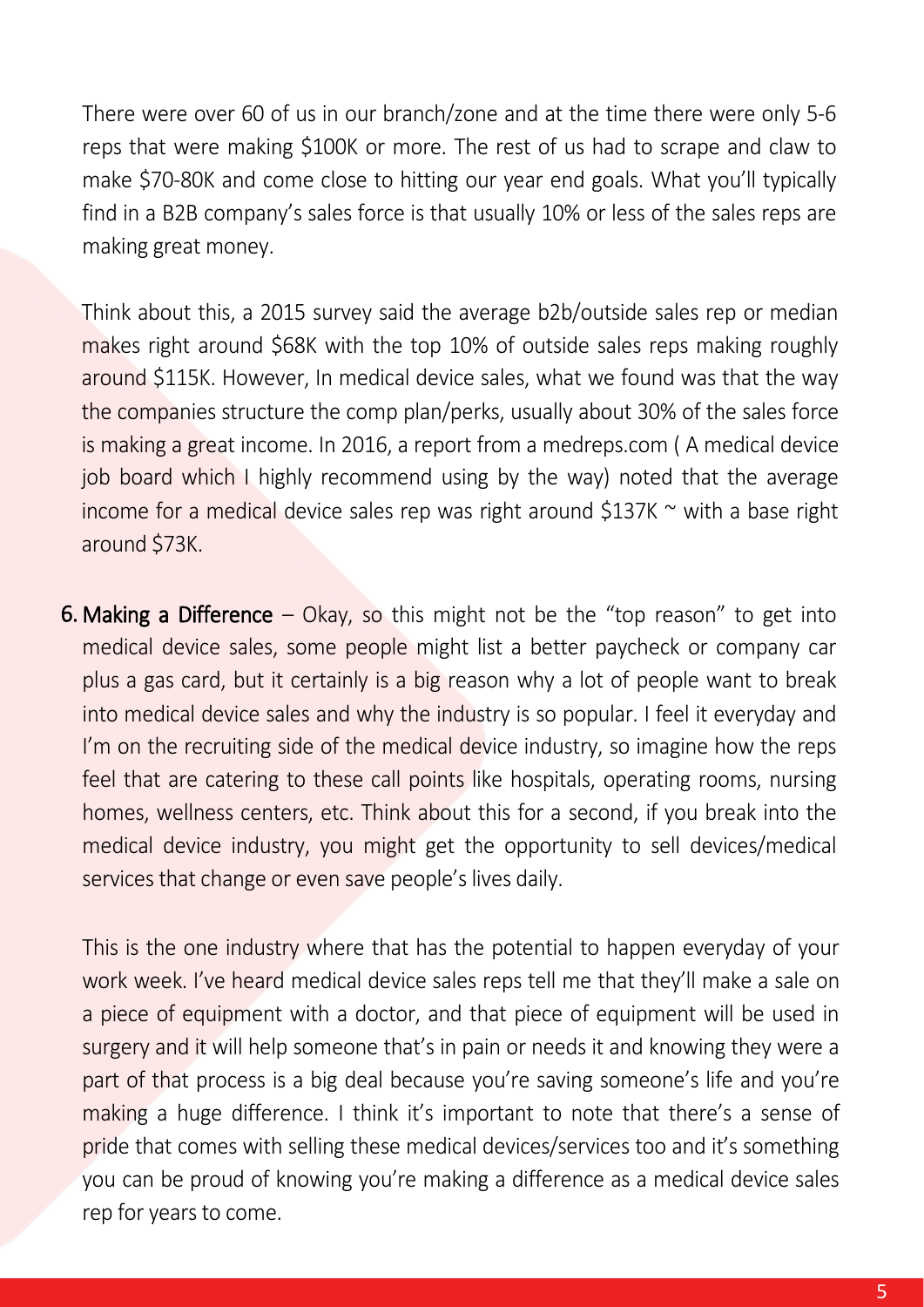7. U.S. Market is the Best Market for Medical Device Sales Reps – The U.S. is the market and innovative leader in many things, including the medical device/life sciences space and has been for quite some time now. As potential medical device sales reps, there's no better market to sell into than the U.S. market because you're working in an industry and a country with exponential growth rate year over year. It's important to think about the future growth rate and being a part of that growth rate, especially for millennials since more than 50% of the U.S. workforce will be millennials by the year 2020.

#### Action Items – Why Medical Device Sales?

- 1. What are your thoughts on the medical device sales industry after learning more about the industry and why people make a career/living out of it?
- 2. Do you see yourself finding success in the medical device sales industry?
- 3. What makes you want to start a career in medical device sales?
- 4. What questions do you have about the medical device sales industry?